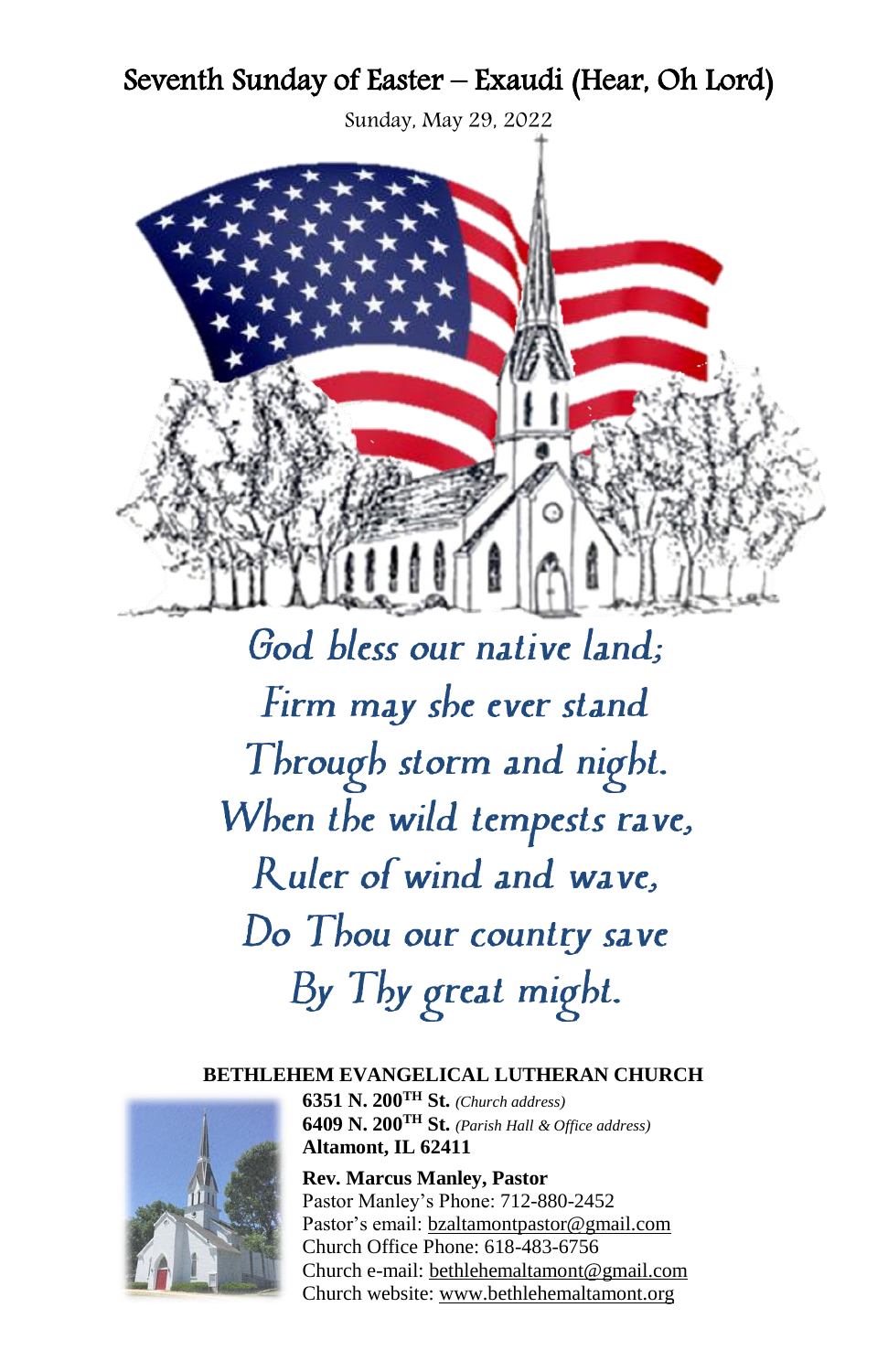*Welcome to Bethlehem Evangelical Lutheran Church, we are happy you are here today. It is customary when you enter the church nave to observe silence for meditation during your silent prayer, the ringing of the bells, and the prelude, in order to prepare you for the beginning of the worship service.* 

*Thank you for joining us today and God's blessings.*

**PRAYERS AND PROFIT CONTROLLED AND AND ALL CONTROLLED AND ALL CONTROL CONTROL OF A STATE OF A STATE OF A STATE** 

### *In our prayers we remember:*

 Those in need of healing & comfort: *Pam Berg-Kepley, Jim Brasel, Mike Gaede, Bernice Graumenz, Arlin Grobengieser, Luella Rubin, Joyce Stein, Steve Voelker, Gene Wharton, and Marcella Wolf.*

Those celebrating **Birthdays**: (05/29-06/04): 05/29 – Ian Phillips; 06/02 – Blayze Huston; 06/03 – Ella Ruffner; 06/04 – Shelbi Willenborg

**Anniversaries**: 05/31 – Luke & Amanda Grobengieser – 8 years  $05/31$  – Thomas & Heather Webb – 9 years

**Church News Strate Strate Strate Strate Strate Strate Strate Strategy Community Church Strategy Strategy Strategy** 

Communion Note – diluted wine is available, please request prior to worship service. 

#### **Come to Bible Class and Learn About: Exaudi- Easter VII**

- Where was the Holy Spirit during Jesus' earthly ministry?
- How did the Holy Spirit help the Apostles?
- How can we sort out who has and doesn't have the Holy Spirit today?

#### **Trustee's Report:**

| Offering collected for the Home Purpose General Fund on May 22: \$4,584    |            |
|----------------------------------------------------------------------------|------------|
|                                                                            | \$3.238.46 |
| Weekly budgeted for salary and home purpose in addition to tuition         | \$2,733.54 |
| Weekly total                                                               | \$5,972,00 |
| Loose change in the offering plate has been designated for the LWML Mites. |            |

**Building Fund -- Church Property - Emergency Repairs:** There are several emergency repairs on the church property that will need funding *(as of 04/24/22)*:

- Wiring in church attic for lights to replace current fire hazard wiring (approx. \$5,000-10,000)
- Wiring to the pump and alarm system for the septic system at parsonage (approx. \$1,500)
- Parking lot repairs (fill cracks  $\&$  seal) (remainder needed \$2,560)
- Church Window Project **–** (\$42,000 outstanding)

**Please consider faithfully giving to the BUILDING FUND. Checks may be made to the Bethlehem Building Fund,** no need to designate to a project, as the building fund is a unified account for all improvements to the church property and donations received will be used as needed for the projects previously mentioned along with other emergency and voter approved projects.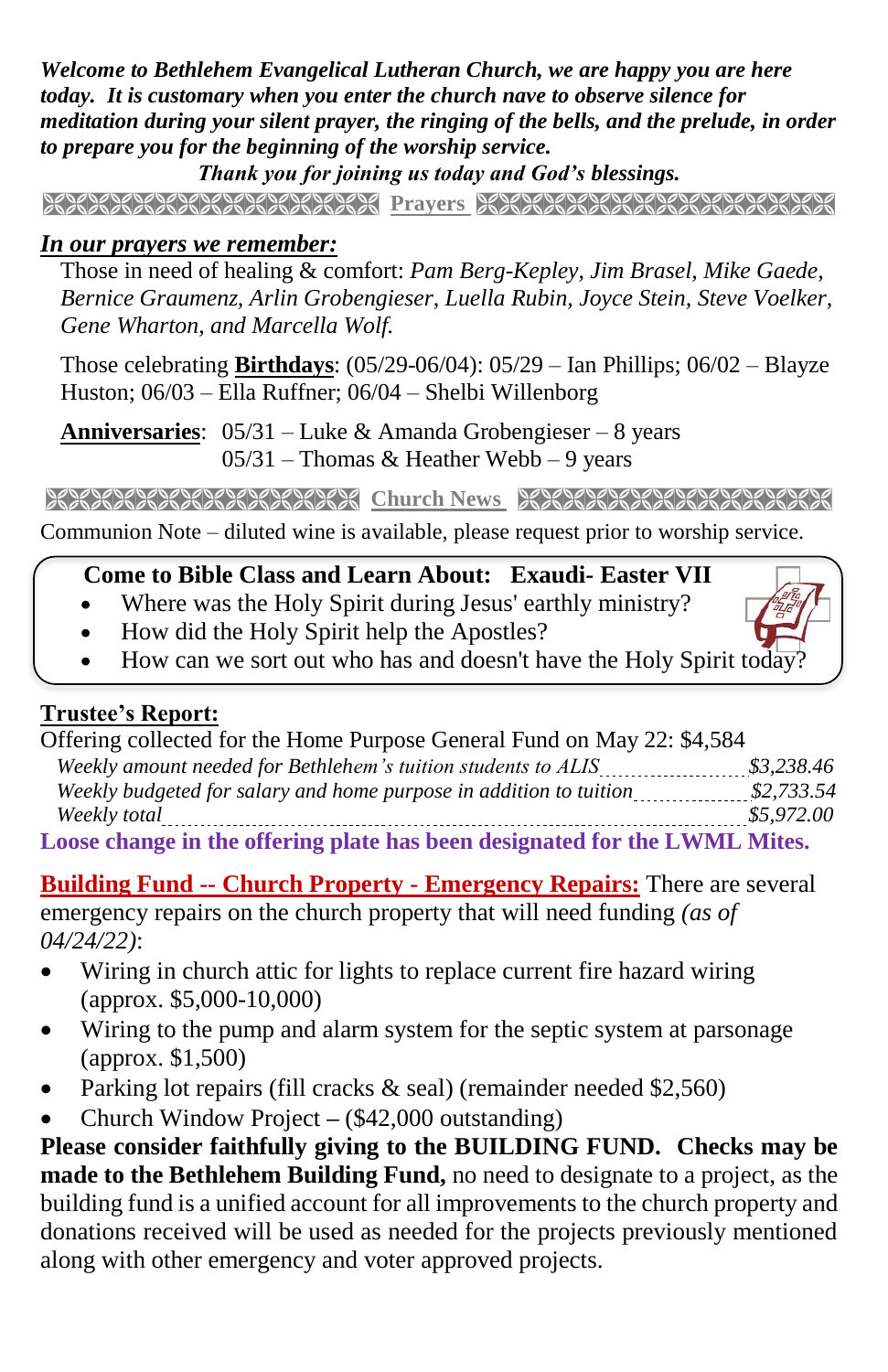# An Open House and Card Shower Celebrating Mary Zumwalt's

Retirement and 45 years of service in Christian education will be

held TODAY, 1-3pm in the ALIS Gym.



### **Bethlehem Church is having a food drive for the Altamont Ministerial Alliance Food Pantry throughout the month of June.**

| Suggested food items:  |                           |                      |
|------------------------|---------------------------|----------------------|
| Canned meats, tuna,    | pancake syrup, sugar free | shampoo              |
| Spam, vienna sausages  | canned corn               | conditioner          |
| chicken cream soup     | no beans                  | hand soap            |
| chicken & stars        | spaghetti-no wheat        | shaving cream        |
| chicken & rice         | noodles                   | disposable razors    |
| Soups, not tomato      | macaroni & cheese         | 4-pack toilet tissue |
| chili, chili beans     | hamburger helper          | facial tissue        |
| canned fruit: peaches, | baby food cereal          | baby wipes           |
| pears                  | baby formula              | diapers              |
| fruit cocktail         | ramen chicken noodles     |                      |
| pancake mix            | Non-food:                 |                      |
|                        | toothpaste/brushes        |                      |

*Please place items in the designated box in the narthex. Monetary donations also accepted (checks may be made to the Altamont Ministerial Alliance). Thank you.*

**REEX District & Synod News, Regional Items & Acknowledgments HEEX** 

**Zion's 100th Church Building Anniversary Celebration** – The celebration service will be held on Sunday, August 7, at 10:30 AM. A catered meal and fellowship will follow the service. Guest speaker is Rev. Frederick Riemer, Pastor Emeritus, of Salem Lutheran Church, Jacksonville, IL.

To plan for the catering and seating accommodations, they are in need of tentative RSVPs from BLC members. Please let us know if your family will be joining us for the service and celebration meal. Your tentative response is requested by May 30. Please use the sign-up sheet in the narthex.

**COACHING POSTION** Altamont Lutheran is looking for a 5/6 basketball coach for the 2022-2023 school year. If interested or for more information please contact Bethany Nelson at [bnelson@alisrockets.com](mailto:bnelson@alisrockets.com) or 217-240-0556.

**Camp CILCA Lowdown newsletter** which includes information about many events coming up at Camp CILCA is available in the narthex.